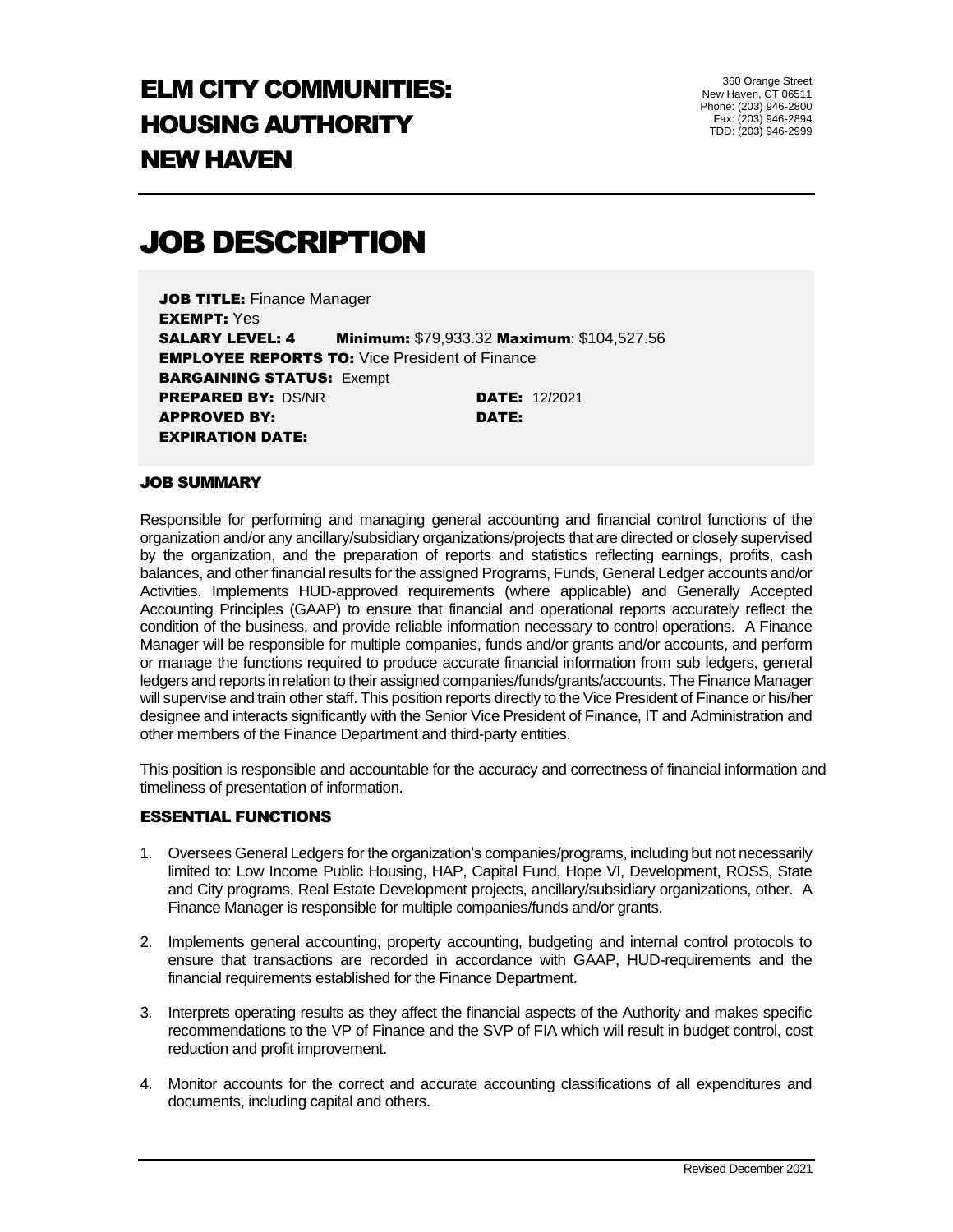- 5. Prepare all required documentation to comply with HUD/governmental entities /compliance entities, rules, regulations and independent audits.
- 6. Prepare statistics for periodic and yearly financial statements, including the preparation of charts and graphs showing progress, conditions and results.
- 7. Provide recommendations in the design and implementation of accounting-related computer applications.
- 8. Prepare a variety of regular and special reports and analyses as needed by the organization.
- 9. Oversee invoice processing to ensure timely payment.
- 10. Prepare cost allocations when applicable.
- 11. Prepare and review journal entries.
- 12. Prepare and process non-routing transactions.
- 13. Oversee bank reconciliations.
- 14. Close monthly financial transactions timely.
- 15. Prepare and issue required monthly, quarterly and year-end financial statements, prepare and analyze budget to actual reports, analyze and reconcile accounts and comments on significant variances or trends. Prepare financial related reports on various company operations.
- 16. Work closely with the operating departments on the preparation of operating, capital, development, and/or cash budgets to issue periodic cost center operating statements. Develops recommendations to maintain budget controls.
- 17. Carrying out the organization's accounting policies and or ensuring compliance with, assisting other departments in forecasting personnel and financial needs, accelerating cash receipts and controlling disbursements, overseeing bank balances, maintaining lines of credit and banking relationships, recommending investment vehicles (and coordinating cash needs with investments), establishing and maintaining credit and collection procedures, and evaluating and implementing computerized accounting system
- 18. Prepare and/or review a variety of federal and state tax returns and/or reports as required.
- 19. Assists the VP of Finance and the SVP of FIA in reviewing the organization's accounting and administrative methods, systems, controls and policies and recommends improvements to increase overall effectiveness.
- 20. Maintains a high level of expertise in the field of housing, HAP and Real Estate accounting.
- 21. Outlines and monitors cash-flow.
- 22. Supervises Staff
- 23. Performs other related duties as assigned.

#### ADDITIONAL RESPONSIBILITIES

Other responsibilities may include working with the organizations departments, outside investors, lawyers, accountants, financial analyst and others in relation to projects and initiatives for the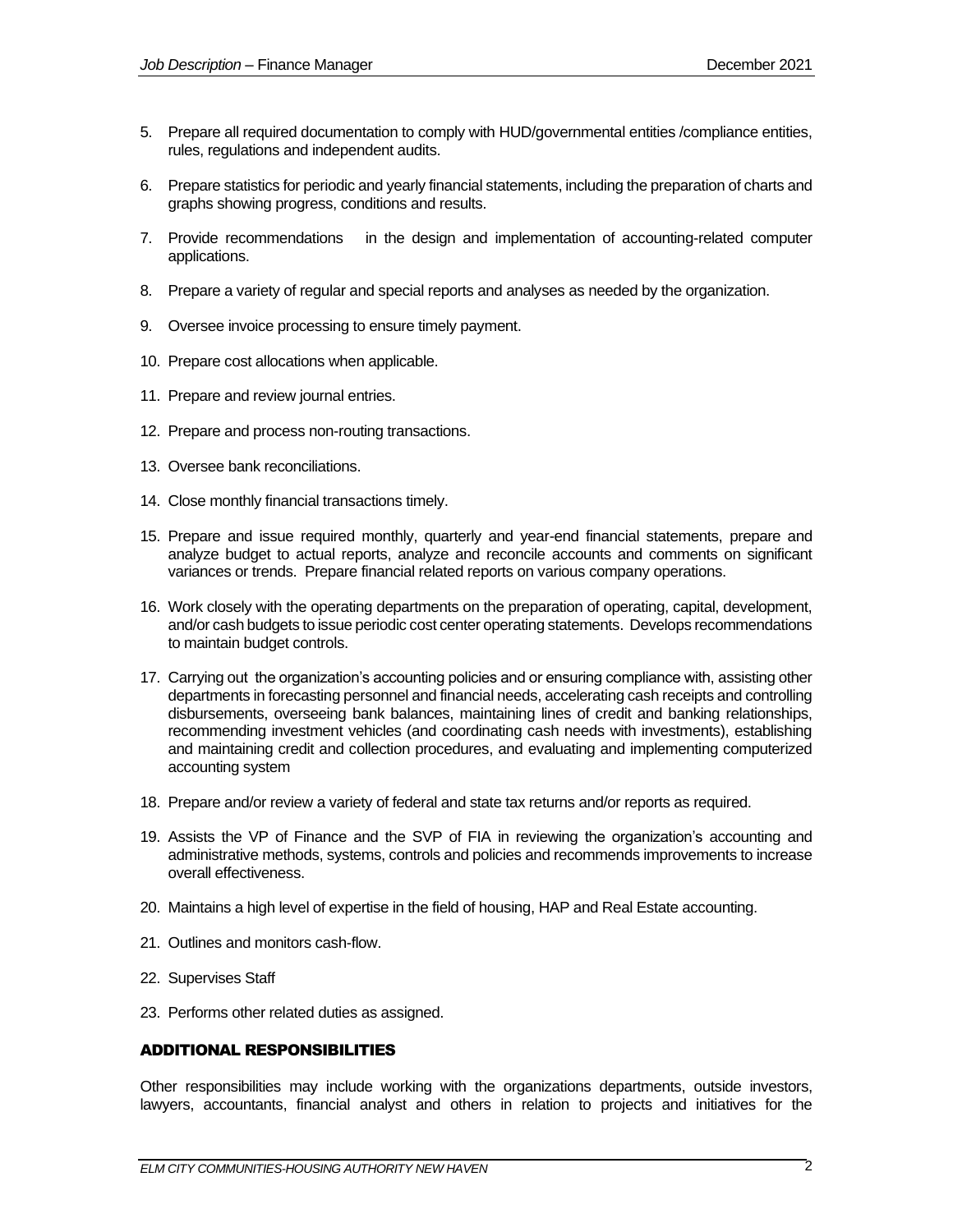organization. Assisting the VP of Finance and the Senior VP of Finance, IT and Administration with Strategic Planning and Action Plans. .

## EDUCATION AND EXPERIENCE

- Degree in accounting, finance or related field.
- A minimum of six (6) years of experience as an Accountant ideally gained through employment at a Public Housing Authority.
- Certified Public Accountant preferred.
- Knowledge of legal, tax, accounting, financial and management principles and laws is required.
- Familiar with HUD and or governmental accounting practices, Low Income Housing Tax Credit, IRC Section 42, the financial reporting requirements of Section 42 of the Internal Revenue Code and of the Connecticut Housing Finance Agency and other related areas is a plus.
- Experience with processing Accounts Payable, Revenue Collection recording, Journal Entry Processing, General Ledger postings and reviews, Budget preparation and monitoring, Financial Statement preparation and review,  $3<sup>rd</sup>$  party Billings and working with multiple cost centers, allocation processes and complex financial transactions required. Accounting and reporting for multiple residential property complexes required.
- Well-developed financial analysis capabilities.
- Demonstrated ability to manage microcomputer operations and applications.
- Proficient in using a personal computer system and Microsoft programs
- Sound organizational and administrative skills.
- Excellent communication skills, written and verbal.
- Position Addendum: This open position will primarily work with the Housing Authority Programs, such as LIPH, S8, COCC and the Capital Fund and is expected to directly supervise several accountants, in addition to managing the Subsidy Process, Annual Budget Process, Housing Authority Audits (including the Materials Inventory and Fixed Assets), 3rd Party Billings for the Housing Authority, Insurance Policies for the Housing Authority and other legal entities and select Banking related activities for the Housing Authority and other legal entities. Experience with using Public Housing software such as Yardi, Great Plains, or Emphasis is required,

#### PERSONAL CHARACTERISTICS

- High energy level, comfortable performing multifaceted projects in conjunction with normal activities.
- Strong analytical and reasoning abilities.
- Superior numeric skills.
- Well organized.
- Well-developed interpersonal skills.